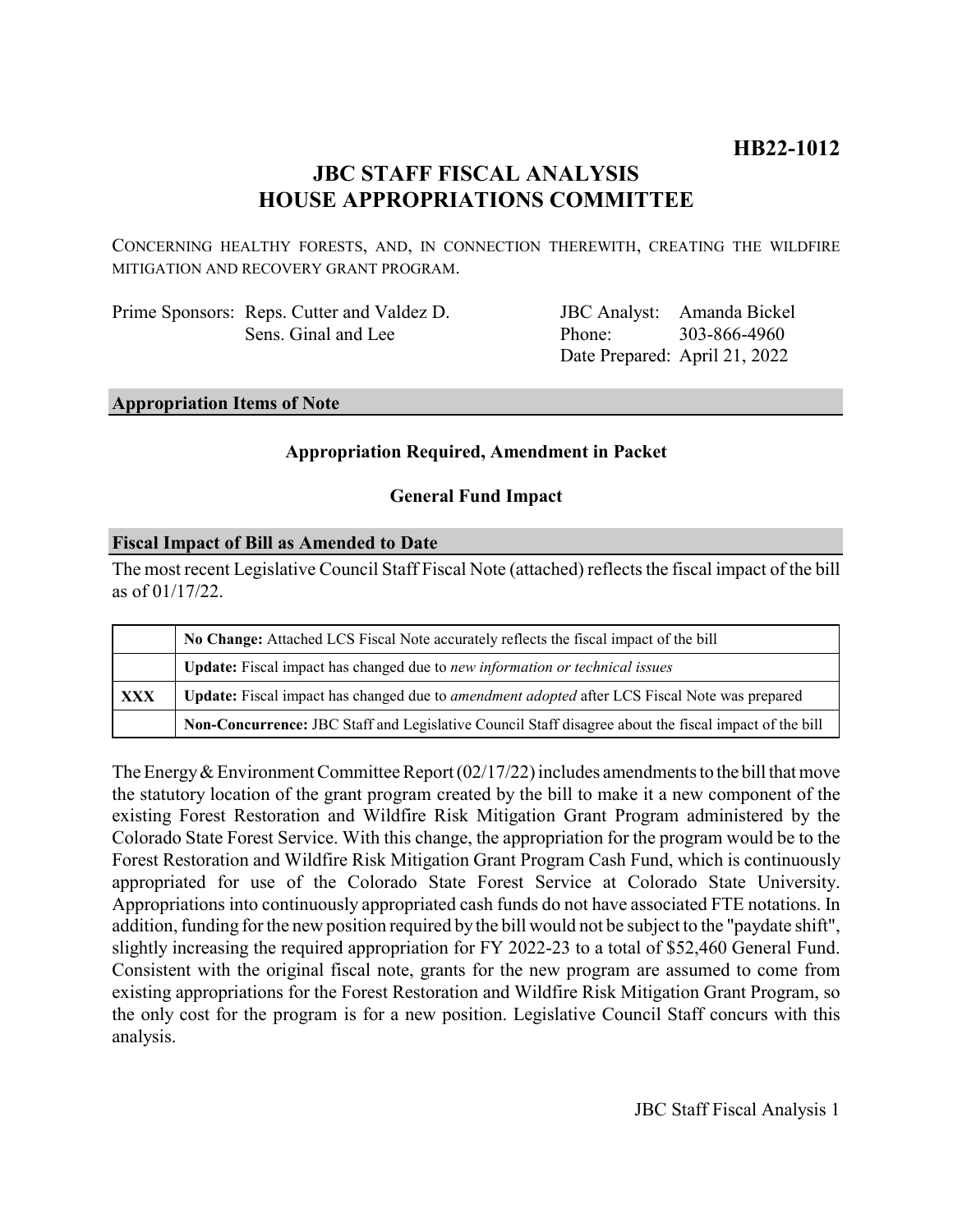| <b>Amendments in This Packet for Consideration by Appropriations Committee</b> |                                                                         |  |  |  |
|--------------------------------------------------------------------------------|-------------------------------------------------------------------------|--|--|--|
| Amendment                                                                      | <b>Description</b>                                                      |  |  |  |
| J.001                                                                          | Staff-prepared appropriation amendment                                  |  |  |  |
| J.002                                                                          | Bill Sponsor amendment - changes fiscal impact <i>and</i> appropriation |  |  |  |

## **Current Appropriations Clause in Bill**

The bill requires but does not contain an appropriation clause.

## **Description of Amendments in This Packet**

- **J.001** Staff has prepared amendment **J.001** (attached) to add a provision appropriating \$52,460 General Fund to the Forest Restoration and Wildfire Risk Mitigation Grant Program Cash Fund for FY 2022-23. The Department of Higher Education is responsible for the accounting related to this appropriation.
- **J.002** Bill Sponsor amendment **J.002** (attached) replaces the content of the Energy and Environment Committee Report with a provision that strikes everything below the bill's enacting clause and replaces earlier provisions with new requirements. *Note: this amendment incorporates L.004, which was previously distributed to the Committee, and adds related appropriations.* The new provisions require the Colorado State Forest Service, on and after September 1, 2022, to develop a publicly accessible statewide carbon accounting framework that yields carbon stock and flux estimates for ecosystems and wood products. It also requires the Colorado State Forest Service to develop a forest carbon co-benefit framework for project-level forest management practices. This framework is to be used to train forest management practitioners in adaptive forest management practices.

Legislative Council Staff and Joint Budget Committee Staff agree that the fiscal impact of the bill on the Colorado State Forest Service, would be as follows.

| <b>Department of Higher Education</b><br><b>Colorado State Forest Service at Colorado State University</b> |            |            |  |  |
|------------------------------------------------------------------------------------------------------------|------------|------------|--|--|
|                                                                                                            | FY 2022-23 | FY 2023-24 |  |  |
| <b>Personal Services</b>                                                                                   | \$65,887   | \$79,065   |  |  |
| <b>Operating Expenses</b>                                                                                  | 1,080      | 1,350      |  |  |
| Capital Outlay Costs                                                                                       | 6,200      | $\theta$   |  |  |
| Vehicle Mileage                                                                                            | 6,000      | 6,000      |  |  |
| Vehicle Lease                                                                                              | 6,240      | 6,240      |  |  |
| Travel                                                                                                     | 10,000     | 10,000     |  |  |
| Centrally Appropriated Costs <sup>1</sup>                                                                  | 13,926     | 17,112     |  |  |
| FTE - Personal Services                                                                                    | 0.8 FTE    | $1.0$ FTE  |  |  |
| Dept. Subtotal                                                                                             | \$109,333  | \$119,767  |  |  |

JBC Staff Fiscal Analysis 2